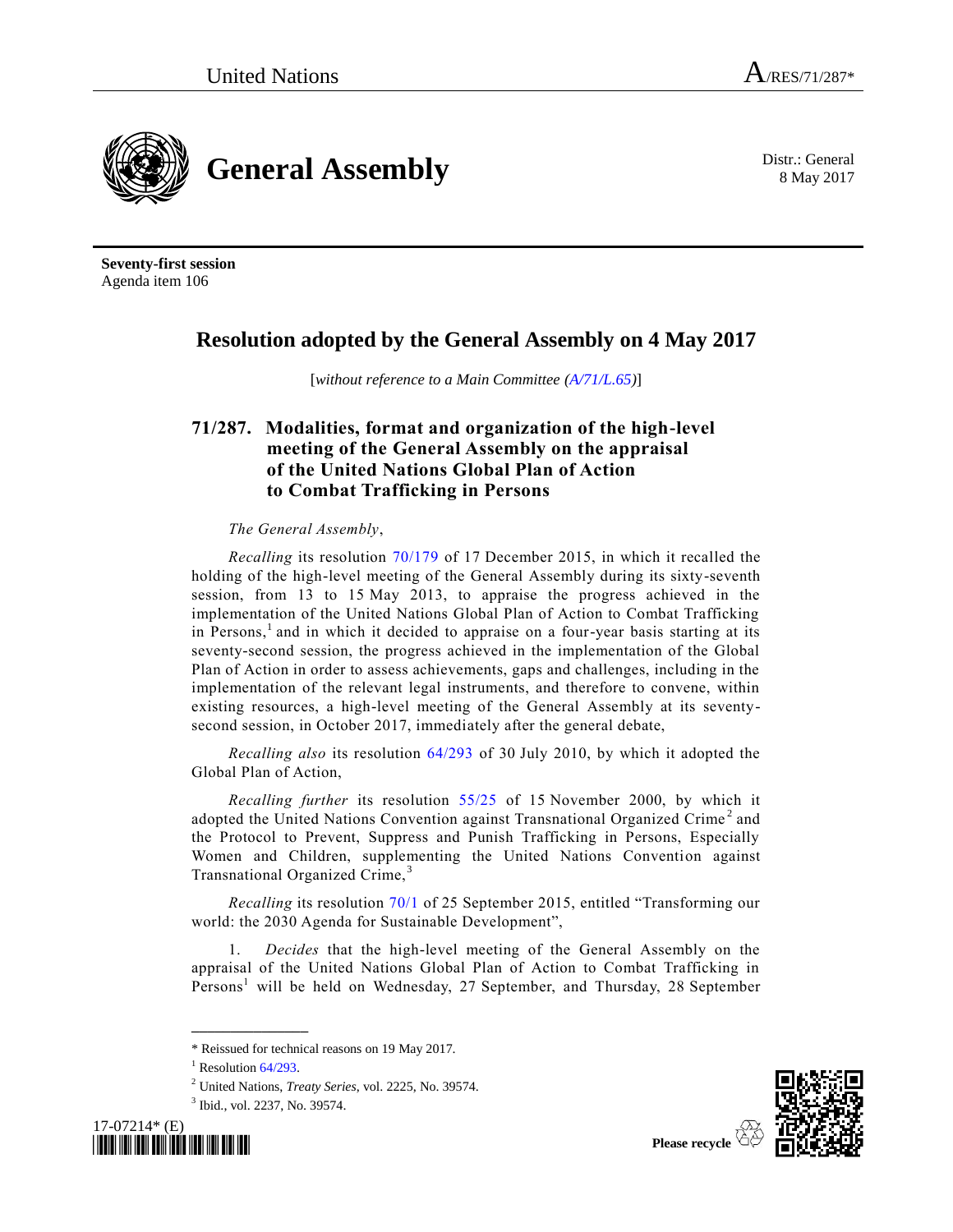2017, and will consist of an opening plenary meeting on 27 September from 10 to 11 a.m., plenary meetings on 27 September from 11 a.m. to 1 p.m. and on 28 September from 10 a.m. to 1 p.m. and from 3 to 6 p.m., and a closing plenary meeting after the list of speakers has been exhausted, as well as two consecutive interactive panel discussions on 27 September in the afternoon;

2. *Also decides* that:

(*a*) The opening plenary meeting will feature statements by the President of the General Assembly at its seventy-second session, the Secretary-General, the Executive Director of the United Nations Office on Drugs and Crime and the Special Rapporteur of the Human Rights Council on trafficking in persons, especially women and children, as well as an eminent person actively engaged in the fight against trafficking in persons and a representative of civil society, at least one of whom should be a survivor of human trafficking and both of whom are to be identified by the President of the Assembly;

(*b*) The plenary meeting will hear statements by Member States and all observers of the General Assembly, the list of speakers will be established in accordance with the rules of procedure and established practices of the Assembly and the time limits for these statements will be three minutes for individual delegations and five minutes for statements made on behalf of a group of States;

3. *Further decides* that the organizational arrangements for the interactive panel discussions to be held on 27 September 2017 in the afternoon, each to be chaired by a Member State at the invitation of the President of the General Assembly at its seventy-first session, after consultations with regional groups, will be as follows:

(*a*) Interactive panel discussion 1, to be held from 3 to 4.30 p.m., will address the theme "The Global Plan of Action and effective partnerships for the prevention and prosecution of trafficking in persons: achievements, gaps and challenges, also taking into consideration the implementation of the Sustainable Development Goals";

(*b*) Interactive panel discussion 2, to be held from 4.30 to 6 p.m., will address the theme "The Global Plan of Action and effective partnerships for the protection of and assistance to victims, including through the United Nations Voluntary Trust Fund for Victims of Trafficking in Persons, Especially Women and Children, also taking into consideration the implementation of the Sustainable Development Goals";

(*c*) The Chairs of the interactive panel discussions will present summaries of the discussions at the closing plenary meeting, followed by final remarks by the President of the General Assembly;

(*d*) In order to promote interactive and substantive discussions, participation in each panel discussion will include Member States, observers, representatives of United Nations organizations and entities, and representatives of international, regional and subregional organizations, as well as of civil society, including non-governmental organizations, academic institutions, the private sector and the media;

4. *Invites* Member States and all observers of the General Assembly to be represented at the highest possible level;

5. *Encourages* Member States to consider including in their delegations to the high-level meeting members of national human rights institutions, representatives of law enforcement, parliamentarians, representatives of civil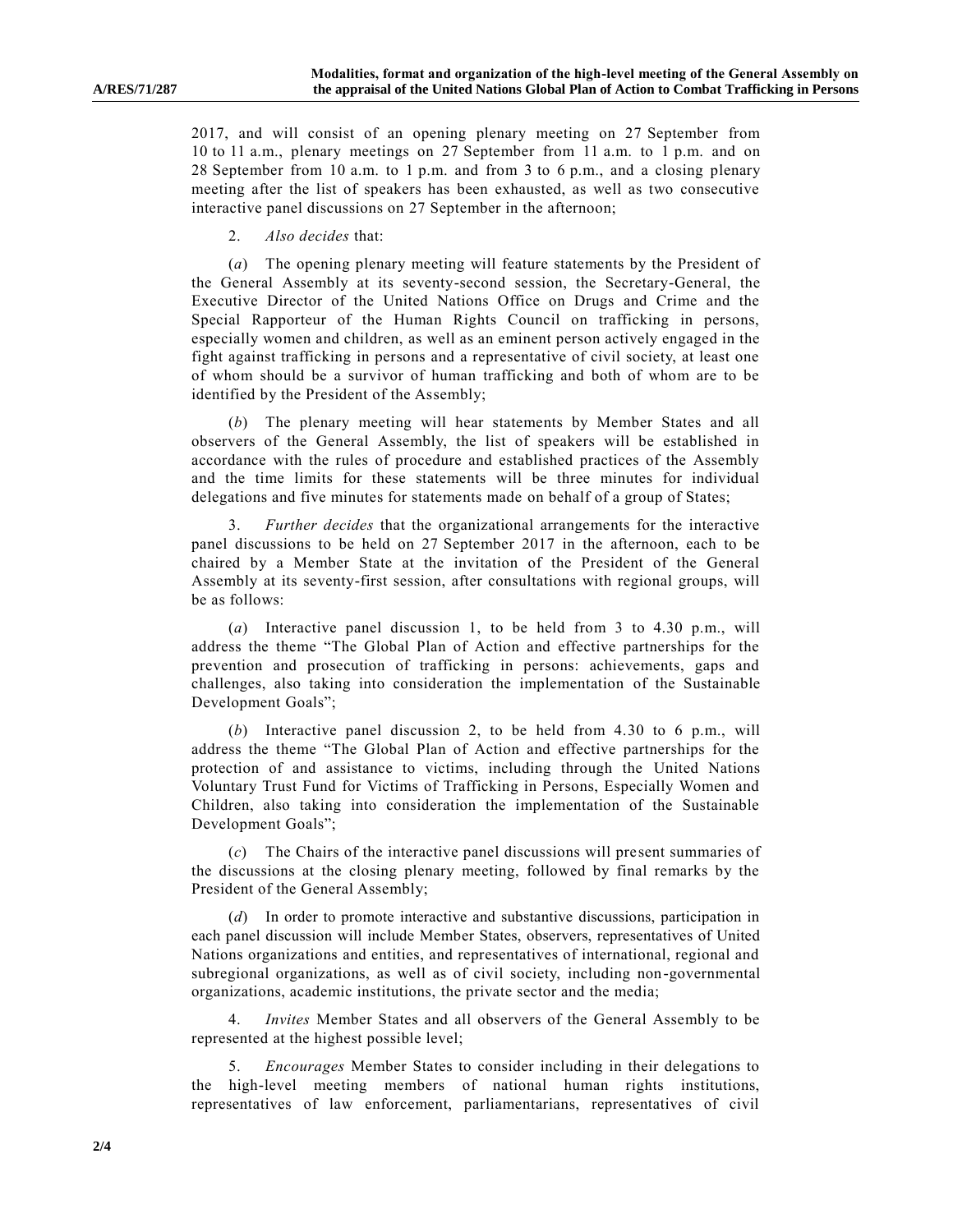society active in combating trafficking in persons, survivors of trafficking in persons and representatives of the private sector;

6. *Invites* all relevant United Nations system entities, in particular the Inter-Agency Coordination Group against Trafficking in Persons, including programmes, funds, specialized agencies and regional commissions, as well as relevant intergovernmental, regional and subregional organizations, to participate in the high-level meeting;

7. *Also invites* interested representatives of non-governmental organizations in consultative status with the Economic and Social Council to register with the Secretariat in order to participate in the high-level meeting;

8. *Requests* the President of the General Assembly at its seventy-first session to draw up a list of other relevant representatives of relevant non-governmental organizations, civil society organizations, academic institutions and the private sector who may attend the high-level meeting and participate in the interactive panel discussions, taking into account the principles of transparency and of equitable geographical representation, and with due regard to the meanin gful participation of women, and to submit the list to Member States for their consideration on a non-objection basis;<sup>4</sup>

9. *Also requests* the President of the General Assembly at its seventy-first session, as part of the preparatory process for the high-level meeting, to organize, no later than July 2017, and to preside over a one-day informal interactive multi-stakeholder hearing, attended by representatives of Member States, all observers of the General Assembly, national human rights institutions compliant with the principles relating to the status of national institutions for the promotion and protection of human rights (Paris Principles),<sup>5</sup> non-governmental organizations in consultative status with the Economic and Social Council, invited civil society organizations, academic institutions and the private sector, welcomes their contribution to the process, and requests the President to prepare a summary of the hearing;

10. *Further requests* the President of the General Assembly at its seventyfirst session to hold open, transparent and inclusive intergovernmental negotiations with all Member States, through two co-facilitators to be appointed by the President, with a view to producing a short and concise political declaration for adoption at the opening plenary of the high-level meeting, on the implementation of the Global Plan of Action;

11. *Requests* the President of the General Assembly, in consultation with Member States, to finalize the organizational arrangements for the meetings, taking into account the duration of the meetings, the identification of the eminent person and the representative from civil society to speak at the opening plenary meeting and the identification of Chairs for the interactive panel discussions, bearing in mind the level of representation as well as equitable geographical representation;

12. *Encourages* Member States, United Nations entities, intergovernmental and non-governmental organizations, private sector entities and other relevant stakeholders to consider supporting the participation of representatives from

**\_\_\_\_\_\_\_\_\_\_\_\_\_\_\_**

<sup>&</sup>lt;sup>4</sup> The list of proposed as well as final names will be brought to the attention of the General Assembly. Where a name is objected to, the objecting Member State will, on a voluntary basis, make known to the Office of the President of the General Assembly the general basis of its objections and the Office will share any information received with any Member State upon its request.

<sup>5</sup> Resolution [48/134,](http://undocs.org/A/RES/48/134) annex.